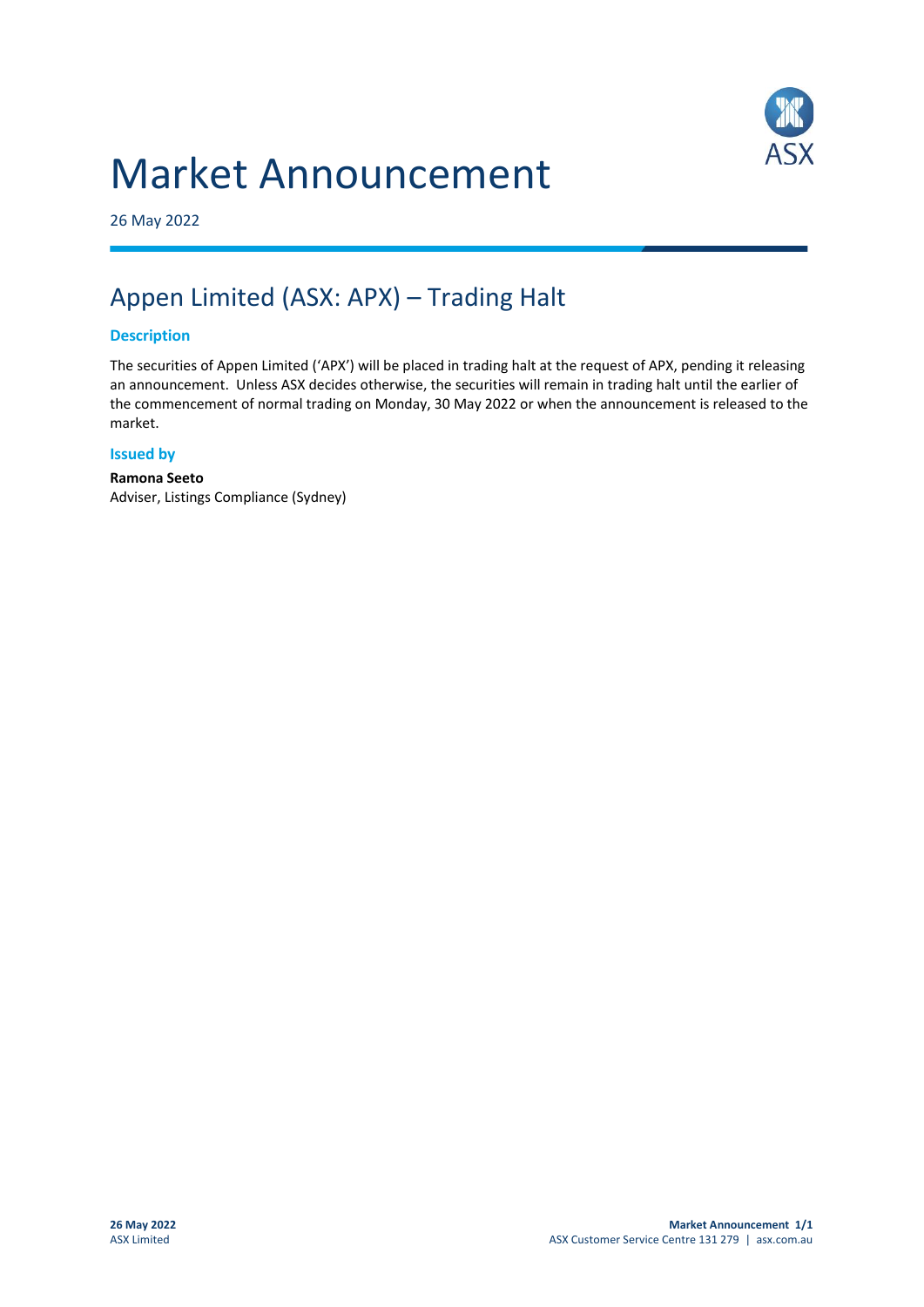

26 May 2022

ASX Limited Exchange Centre 20 Bridge Street Sydney NSW 2000

By email: [tradinghaltssydney@asx.com.au](mailto:tradinghaltssydney@asx.com.au)

Dear Sir/Madam

### **Request for Trading Halt – Appen Limited**

Pursuant to Listing Rule 17.1, Appen Limited (ACN 138 878 298) (**Appen**) requests an immediate trading halt with respect to its stapled securities (ASX:APX).

For the purposes of Listing Rule 17.1, Appen provides the following information:

- a) The trading halt is requested in light of developments with respect to the non-binding indicative proposal announced in relation to Appen earlier today.
- b) Appen requests that the trading halt remain in place until the earlier of:
	- (1) Appen making an announcement regarding the developments with respect to the proposal; and
	- (2) Monday, 30 May 2022.
- c) Appen is not aware of any reason why the trading halt should not be granted or of any other information available at this stage necessary to inform the market about the trading halt.

Yours sincerely

Umur.

Carl Middlehurst Company Secretary

**Authorised for release by the Board.**